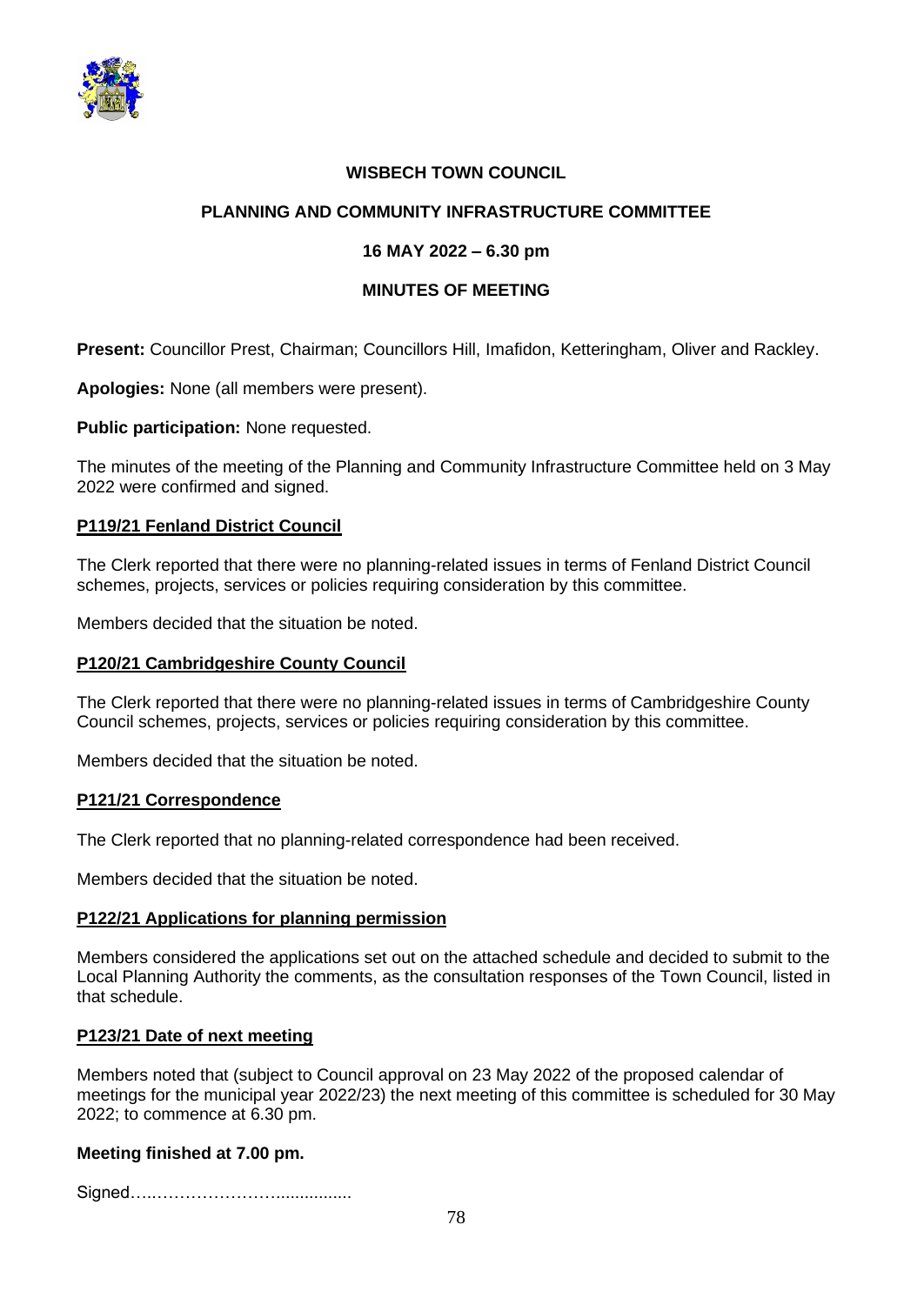

Dated................................................

# **WISBECH TOWN COUNCIL**

# **PLANNING AND COMMUNITY INFRASTRUCTURE COMMITTEE**

### **APPLICATIONS FOR PLANNING PERMISSION – 16 May 2022 (Minute P122/21 refers)**

# **SCHEDULE OF PLANNING APPLICATIONS**

| <b>Reference</b> | <b>Description</b>                                                                                                                                                                                                                                                                                 | <b>Comments</b>                                                                                                                                                                                     |
|------------------|----------------------------------------------------------------------------------------------------------------------------------------------------------------------------------------------------------------------------------------------------------------------------------------------------|-----------------------------------------------------------------------------------------------------------------------------------------------------------------------------------------------------|
| F/YR21/1392/F    | Erect 2 x two-storey 4-bed dwellings each with<br>associated single garage, involving the<br>demolition of garage, at 42 Tavistock Road,<br>Wisbech (applicant: Mr S Necker) = revised<br>proposal; revision is amendment to include an<br>application for the erection of 2 detached<br>dwellings | That the application<br>be supported,<br>subject to the<br>proposal according<br>with any matters<br>specified, or<br>planning conditions<br>required, by the<br><b>Local Planning</b><br>Authority |
| F/YR22/0417/F    | Erect an industrial building (B1(c) superseded<br>by E(g)(iii) use) at 14A Regal Road, Wisbech<br>(applicant: Richard Knight Homes)                                                                                                                                                                | That the application<br>be supported                                                                                                                                                                |
| F/YR22/0428/F    | Erect a two-storey office building, involving the<br>removal of existing portacabin, at 383 North<br>Brink, Wisbech (applicant: Watergull Orchards)                                                                                                                                                | That the application<br>be supported                                                                                                                                                                |
| F/YR22/0429/F    | Erect a two-storey 2-bed dwelling, involving<br>(retrospective) demolition of existing building,<br>on land north of 6 Ramnoth Road, Wisbech<br>(applicant: Mr Roy Hirons)                                                                                                                         | That the application<br>be supported                                                                                                                                                                |
| F/YR22/0430/F    | Alterations to existing windows, installation of<br>two new windows and partial infilling of a<br>window to rear elevation and replacement of<br>outbuilding roof at Ferry House, 87 Norfolk<br>Street, Wisbech (applicant: Mr M Mann)                                                             | That the application<br>be supported                                                                                                                                                                |
| F/YR22/0453/F    | Change of use from restaurant/bar and<br>alterations to existing flat to create 1 retail unit<br>and 6 flats (5 x 2-bed and 1 x 3-bed) at Rift Bar,<br>Horsefair, Wisbech (applicant: ARB<br><b>Commercial Enterprises Limited)</b>                                                                | That the application<br>be supported                                                                                                                                                                |